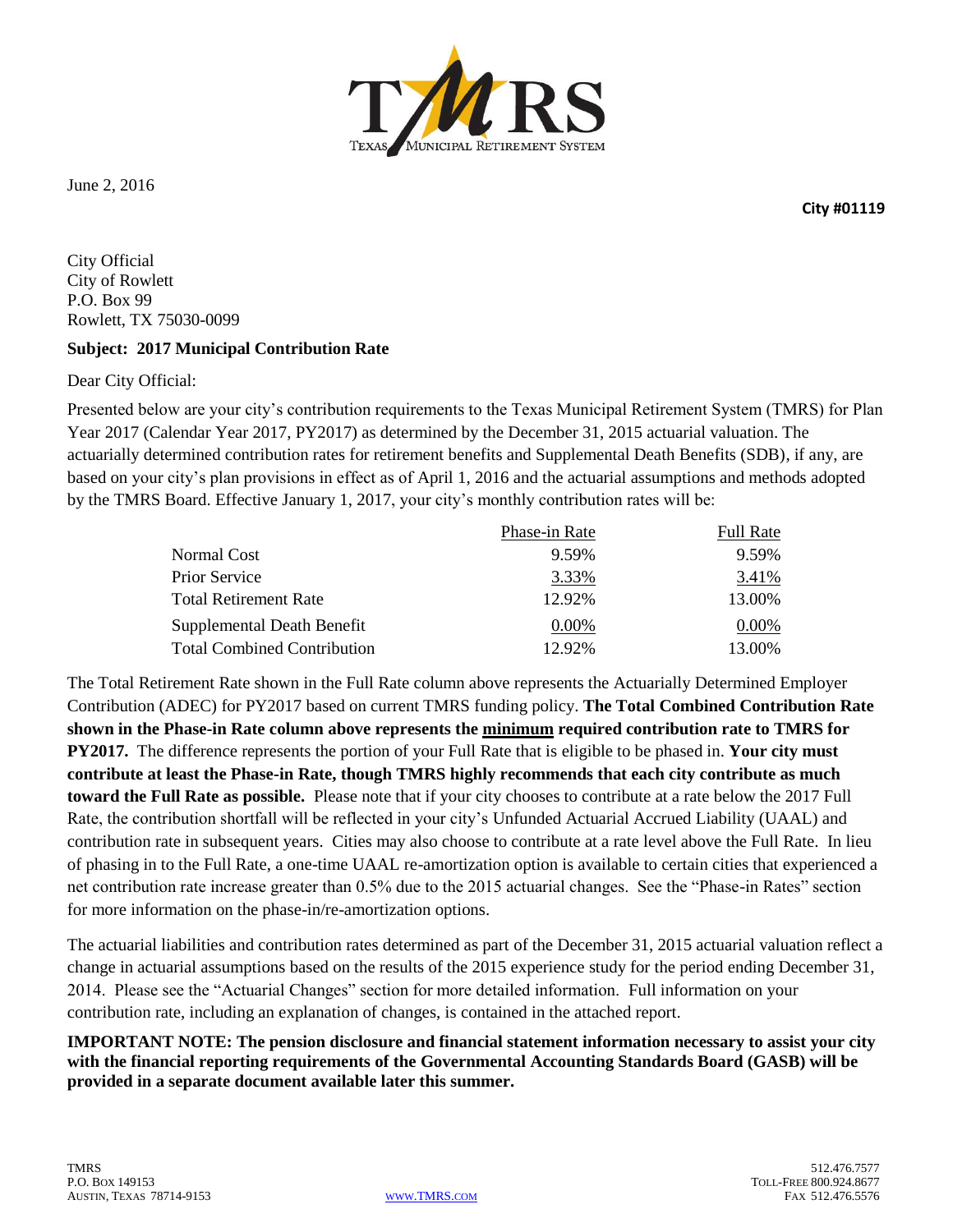

If you have questions about your rate or if you wish to evaluate potential changes in your TMRS plan, contact TMRS at 800-924-8677.

Sincerely,

Brico. Davo

Eric W. Davis Deputy Executive Director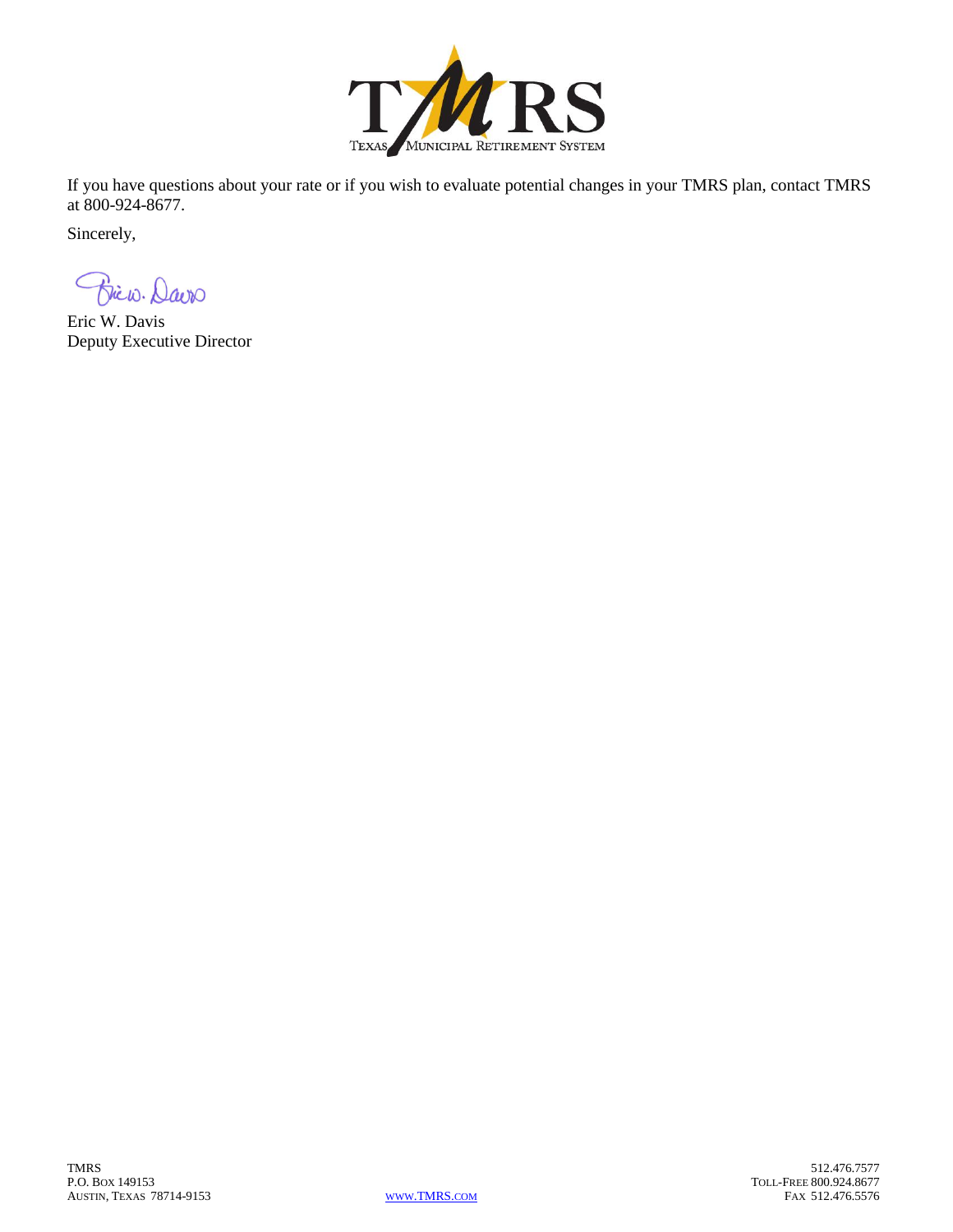# **Table of Contents**

| <b>Actuarial</b>          | A summary of the changes in actuarial assumptions adopted by the Board and          |
|---------------------------|-------------------------------------------------------------------------------------|
| <b>Changes</b>            | effective with the December 31, 2015 actuarial valuation based on the results of    |
|                           | the 2015 experience study.                                                          |
|                           |                                                                                     |
|                           |                                                                                     |
| <b>Executive</b>          | A comparison of the highlights of the December 31, 2015 and                         |
| <b>Summary</b>            | December 31, 2014 actuarial valuations for your city. Included are membership       |
|                           | counts, asset information, actuarial information, and contribution rate             |
|                           | requirements.                                                                       |
| <b>Calculation of</b>     | Details the calculation of the Full Retirement Rate (TMRS Plan Year - ADEC),        |
| <b>Contribution</b>       | Minimum Required Phase-in Retirement Rate, and the Supplemental Death Rate,         |
| <b>Requirements</b>       | if applicable, for your city. Comparisons before and after the actuarial changes    |
|                           | and to the 2014 actuarial valuation results are included.                           |
|                           |                                                                                     |
| <b>Summary of</b>         | A summary of plan provisions for plan years 2015 and 2016.                          |
| <b>Benefit Provisions</b> |                                                                                     |
|                           |                                                                                     |
| <b>Amortization</b>       | Information on the amortization bases and payments for your city.                   |
| <b>Bases and</b>          |                                                                                     |
| <b>Payments</b>           |                                                                                     |
|                           |                                                                                     |
| <b>Historical and</b>     | This schedule provides your city with historical cash flows, interest credits and   |
| Projected                 | the year-end balance of its Benefit Accumulation Fund (BAF), as well as             |
| <b>Accumulation of</b>    | projected values for calendar/plan years 2016 and 2017.                             |
| the BAF Balance           |                                                                                     |
| <b>Reconciliation of</b>  | A detailed reconciliation of changes in your city's Full Retirement Rate (ADEC)     |
| <b>Full Retirement</b>    | since the prior valuation.                                                          |
| <b>Rate from Prior</b>    |                                                                                     |
| <b>Actuarial</b>          |                                                                                     |
| <b>Valuation Report</b>   |                                                                                     |
|                           |                                                                                     |
| <b>Phase-in Rates</b>     | An explanation of "Phase-in" including a question and answer section on Phase-in    |
|                           | contributions and how they might affect your city. Also included are details of the |
|                           | one-time re-amortization option available to certain cities in lieu of phase-in.    |
|                           |                                                                                     |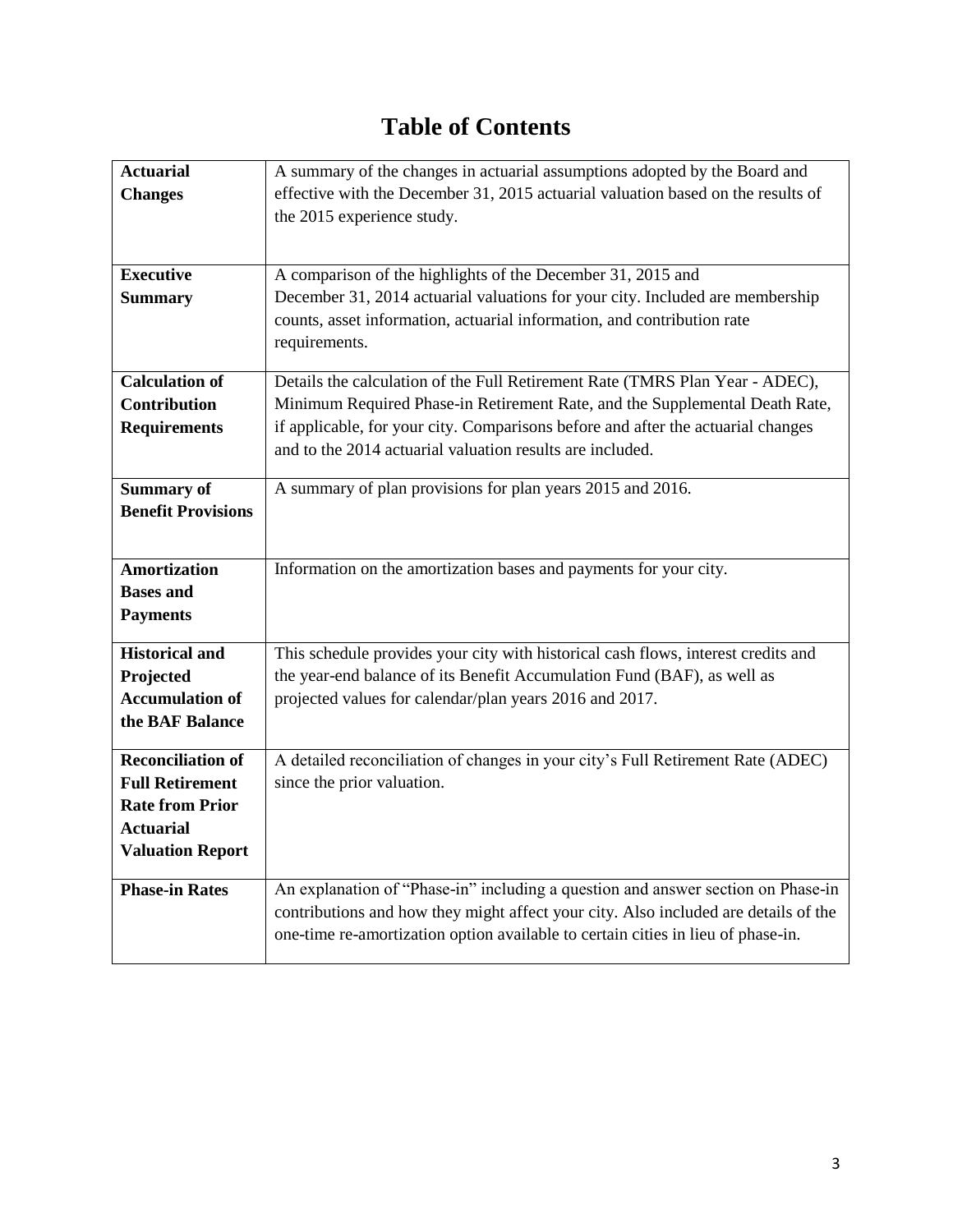### **Actuarial Changes**

As part of their continued effort to ensure that TMRS is well funded and that members' benefits remain secure and sustainable over generations, the TMRS Board of Trustees adopted the actuarial changes summarized below at its December 2015 Board meeting, based on the results of the 2015 experience study and the recommendations of the System's consulting actuary, Gabriel Roeder Smith & Company (GRS). The combined impact of the following changes is shown in the "Reconciliation of Full Retirement Rate from Prior Actuarial Valuation Report" section of this letter.

### *Actuarial Assumption Changes*

The TMRS Act requires that at least once every 5 years, the System's consulting actuary perform an actuarial experience study and make recommendations to the Board based on the results of that study. Current Board policy is to conduct an actuarial experience study every four years. Accordingly, during 2015, TMRS' consulting actuary, GRS, conducted an experience study for the period ending December 31, 2014. A single set of assumptions is not expected to be suitable forever. As the actual experience of a plan unfolds or the future expectations change, the assumptions should be reviewed and adjusted accordingly. The actuarial assumptions used in the annual actuarial valuations and reviewed as part of the experience study are generally grouped into the following two major categories:

- 1. Economic assumptions investment return, salary increases, overall payroll growth, inflation
- 2. Demographic assumptions rates of termination, forfeiture, service retirement, disability retirement, pre-retirement mortality, post-retirement mortality

The Board adopted several changes in actuarial assumptions including:

- Reduction in the investment return assumption from 7% to 6.75%
- Reduction in the inflation assumption from 3% to 2.5%
- Reduction in individual salary increases
- Reduction in projected cost of living adjustments (COLAs) consistent with lower inflation
- Reduction to the 3% payroll growth assumption for cities with patterns of population decline
- Reduction in the rates of termination and modification of classification and city multipliers
- Reduction in forfeiture rates (withdrawal of member deposits) for vested members not eligible for retirement
- Reduction in rates of disability

#### *Asset Valuation (Smoothing) Method Modification*

An asset smoothing method is the technique used in determining the Actuarial Value of Assets (AVA) which recognizes gains or losses in pension assets over some period of time in order to reduce the effects of normal market volatility on contribution rates. In TMRS, the AVA is based on the Market Value of Assets (MVA) with ten-year smoothing applied. This is accomplished by recognizing each year 10% of the difference between the MVA and the expected AVA, based on the assumed rate of investment return. The AVA is further adjusted by 33% of any difference between the initial value and a 15% corridor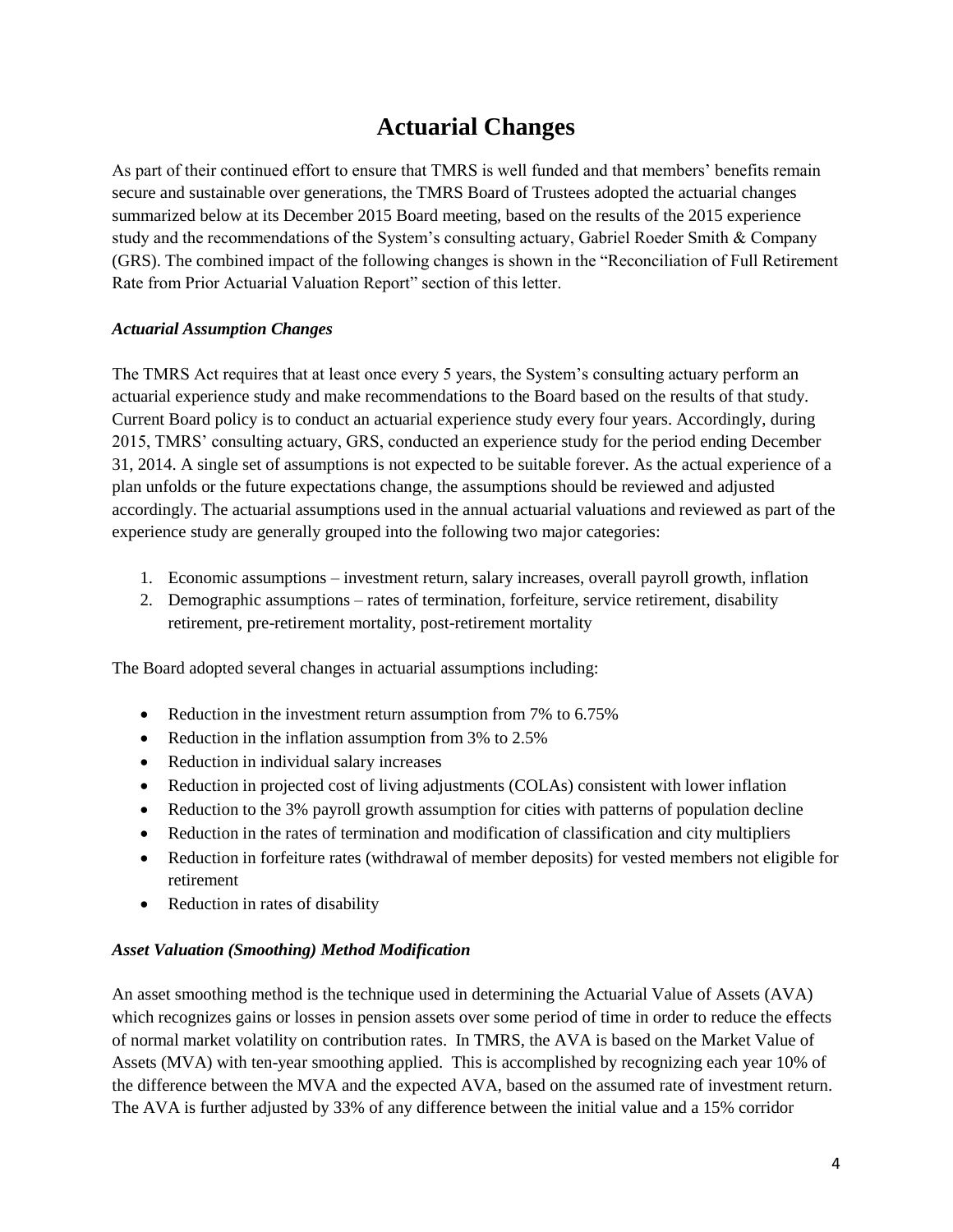around the MVA. Effective with the December 31, 2015 actuarial valuation, a provision was added to the current 10-year smoothing method to ensure that an asset gain or loss from an individual year is fully recognized within 10 years. Also, beginning with the December 31, 2015 actuarial valuation, a Systemwide calculation to determine the ratio of the smoothed value to the market value in aggregate will be performed and that ratio will then be applied to each city's MVA in determining their individual AVA. Previously, the AVA was determined for each individual city based on the cash flow and asset levels of that city.

### *Amortization Policy Modification*

In TMRS, for underfunded plans, amortization of the Unfunded Actuarial Accrued Liability (UAAL) is a level percentage of payroll over a closed period using the process of "laddering" which separately tracks different amortization components or bases. For all new losses, including benefit enhancements, occurring after December 31, 2015, the maximum amortization period will be 25 years for all cities. Previously, some cities amortized their losses over a 30-year period. Bases created on or before December 31, 2015 will continue to be amortized on their original schedule. This change will have no impact on the December 31, 2015 actuarial valuation, but will affect future valuations for certain cities.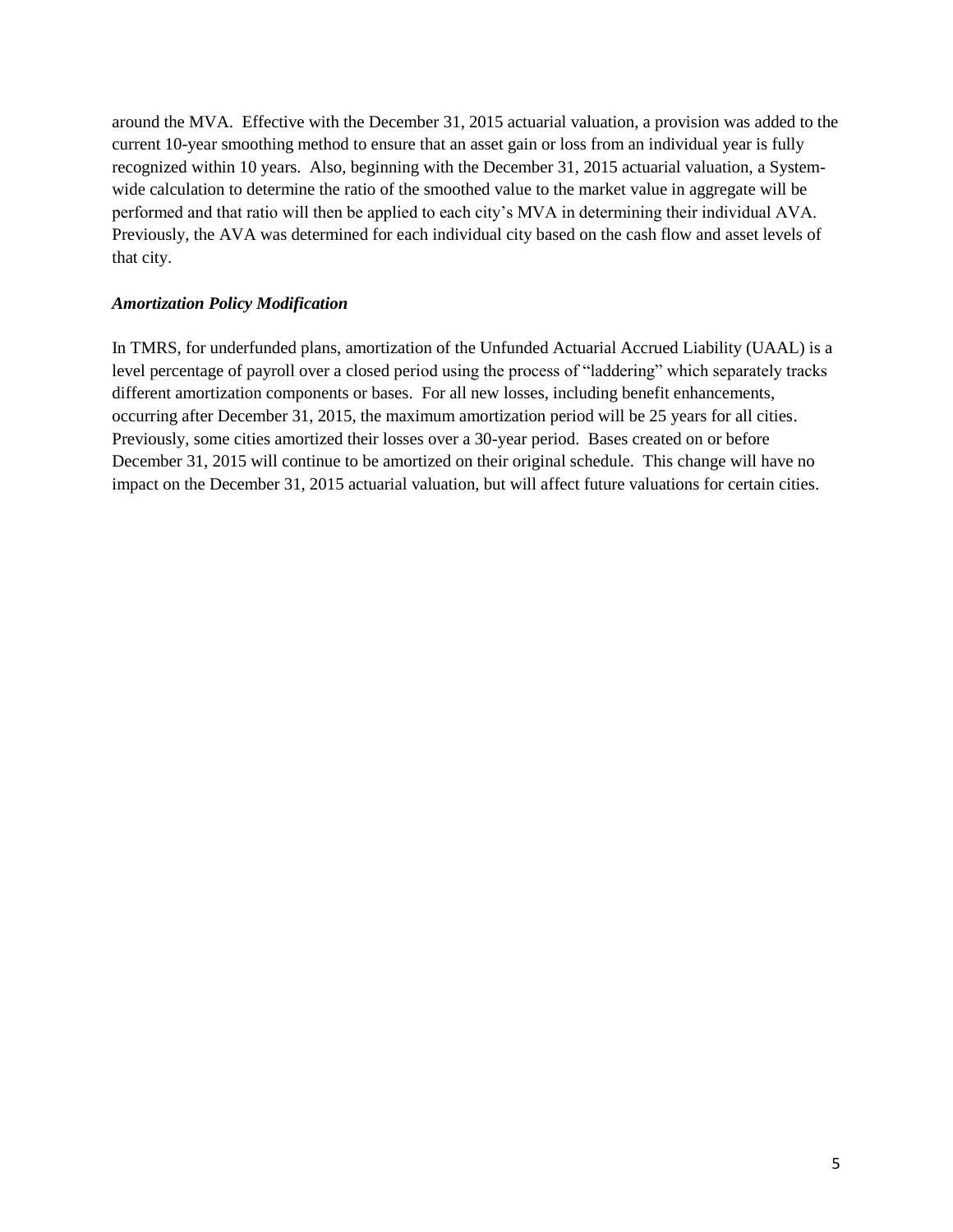## **Executive Summary**

| Valuation as of TMRS Plan Year (PY) Ending               | 12/31/2015        | 12/31/2014 |              |  |  |
|----------------------------------------------------------|-------------------|------------|--------------|--|--|
| Membership as of the Valuation Date                      |                   |            |              |  |  |
| Number of                                                |                   |            |              |  |  |
| - Active members                                         | 357               |            | 354          |  |  |
| - Retirees and beneficiaries                             | 191               | 158        |              |  |  |
| - Inactive members                                       | 220               |            | 217          |  |  |
| - Total                                                  | 768               |            | 729          |  |  |
| Prior year's payroll provided by TMRS<br>$\bullet$       | \$<br>21,771,702  | \$         | 19,984,712   |  |  |
| Valuation Payroll                                        | \$<br>22,809,428  | \$         | 21,614,115   |  |  |
| <b>Benefit Accumulation Fund (BAF) Assets</b>            |                   |            |              |  |  |
| <b>Market BAF Balance</b><br>$\bullet$                   | \$<br>93,878,639  | \$         | 92,648,210   |  |  |
| BAF crediting rate for PY<br>$\bullet$                   | 0.06%             |            | 5.68%        |  |  |
| Interest credited on beginning BAF balance<br>$\bullet$  | \$<br>55,156      | \$         | 4,909,004    |  |  |
| Municipal contributions<br>$\bullet$                     | 2,843,382         |            | 2,683,946    |  |  |
| Member contributions during year<br>$\bullet$            | 1,524,019         |            | 1,398,930    |  |  |
| Benefit and refund payments<br>٠                         | 3,192,129         |            | 2,740,579    |  |  |
| Actuarial Value of Assets (AVA)                          |                   |            |              |  |  |
| <b>Market BAF Balance</b><br>$\bullet$                   | \$<br>93,878,639  | \$         | 92,648,210   |  |  |
| Actuarial Value of Assets (AVA)<br>٠                     | 96,425,211        | 89,408,352 |              |  |  |
| AVA as a Percentage of BAF<br>$\bullet$                  | 102.7%            | 96.5%      |              |  |  |
| Return on AVA*                                           | 6.67%             |            | 7.44%        |  |  |
| <b>Actuarial Information</b>                             |                   |            |              |  |  |
| Actuarial accrued liability (AAL)<br>$\bullet$           | \$<br>109,276,239 | \$         | 100,250,911  |  |  |
| Actuarial value of assets (AVA)<br>$\bullet$             | 96,425,211        |            | 89,408,352   |  |  |
| Unfunded actuarial accrued liability (UAAL)<br>$\bullet$ | 12,851,028        |            | 10,842,559   |  |  |
| UAAL as % of pay<br>٠                                    | 59.0%             |            | 54.3%        |  |  |
| Funded ratio (AVA/AAL)<br>$\bullet$                      | 88.2%             |            | 89.2%        |  |  |
| Employer normal cost<br>$\bullet$                        | 9.59%             |            | 9.33%        |  |  |
| Prior Service Rate                                       | 3.41%             |            | 3.09%        |  |  |
| Contribution Rates for TMRS Plan Year (PY)               | 2017              |            | 2016         |  |  |
| Member<br>٠                                              | 7.00%             |            | 7.00%        |  |  |
| Full retirement rate (ADEC)                              | 13.00%            |            | 12.42%       |  |  |
| Phase-in retirement rate (minimum)<br>$\bullet$          | 12.92%            |            | 12.42%       |  |  |
| Supplemental Death rate                                  | 0.00%             |            | 0.00%        |  |  |
| Total Employer Contribution Estimates for PY             | 2017              |            | 2016         |  |  |
| Projected payroll<br>$\bullet$                           | \$<br>23,493,711  | \$         | 22, 262, 538 |  |  |
| Minimum Phase-in contribution rate                       | 12.92%            |            | 12.42%       |  |  |
| Estimated employer contribution                          | \$<br>3,035,387   | \$         | 2,765,007    |  |  |

Note: TMRS Plan Year coincides with Calendar Year

Results from prior year reflect the plan provisions used in the 12/31/2015 valuation report.

\* Return on AVA is calculated prior to actuarial changes.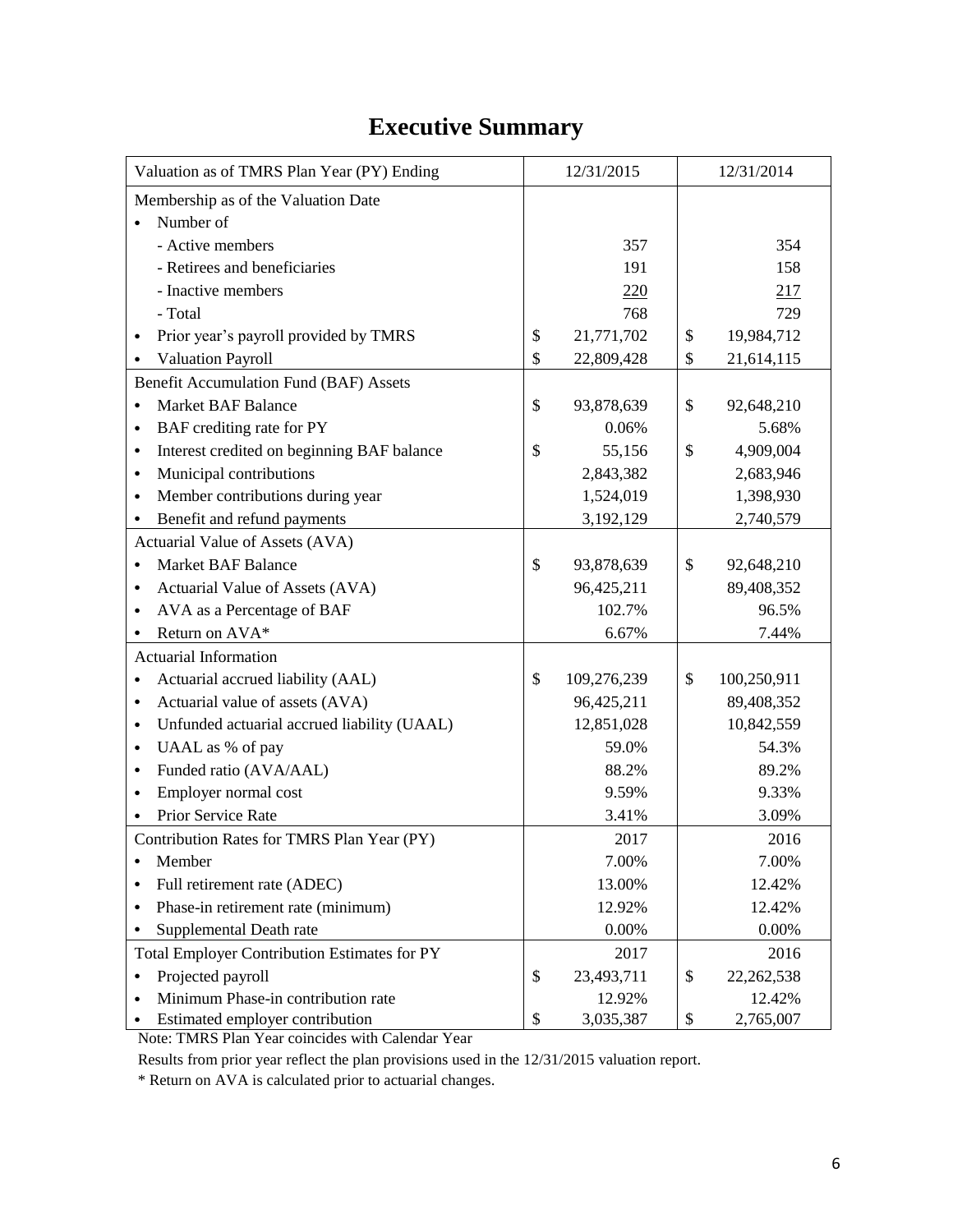# **Calculation of Contribution Requirements**

|     |                                                      | December 31, 2015        |               | December 31, 2014 |        |             |  |  |
|-----|------------------------------------------------------|--------------------------|---------------|-------------------|--------|-------------|--|--|
|     |                                                      | New Assumptions          |               | Old Assumptions   |        |             |  |  |
| 1.  | Prior year's payroll provided by TMRS                | \$<br>21,771,702         | $\mathcal{S}$ | 21,771,702        | \$     | 19,984,712  |  |  |
| 2.  | Valuation payroll                                    | 22,809,428               |               | 22,809,428        |        | 21,614,115  |  |  |
| 3.  | Employer normal cost rate                            | 9.59%                    |               | 9.20%             |        | 9.33%       |  |  |
| 4.  | Actuarial liabilities                                |                          |               |                   |        |             |  |  |
|     | Present active members<br>a.                         | \$<br>54,368,535         | \$            | 54,169,903        | \$     | 52,540,787  |  |  |
|     | Present inactive members<br>b.                       | 16,977,298               |               | 16,341,068        |        | 17,043,014  |  |  |
|     | Annuitants<br>c.                                     | 37,930,406               |               | 37,398,650        |        | 30,667,110  |  |  |
|     | Total actuarial accrued liability<br>d.              | \$<br>109,276,239        | \$            | 107,909,621       | \$     | 100,250,911 |  |  |
| 5.  | Actuarial value of assets                            | 96,425,211               |               | 96,545,853        |        | 89,408,352  |  |  |
| 6.  | Unfunded actuarial accrued liability (UAAL) (4d - 5) | \$<br>12,851,028         | \$            | 11,363,768        | \$     | 10,842,559  |  |  |
| 7.  | Funded ratio (5 / 4d)                                | 88.2%                    |               | 89.5%             |        | 89.2%       |  |  |
| 8.  | Equivalent Single Amortization Period*               | 25.6 years<br>25.2 years |               |                   |        | 25.9 years  |  |  |
| 9.  | Assumed payroll growth rate                          | 3.00%                    |               | 3.00%             |        | 3.00%       |  |  |
|     | Contribution Rate for TMRS Plan Year:                | 2017                     |               |                   |        | 2016        |  |  |
| 10. | Full retirement rate                                 |                          |               |                   |        |             |  |  |
|     | Normal cost<br>a.                                    | 9.59%                    |               | 9.20%             |        | 9.33%       |  |  |
|     | Prior service<br>b.                                  | 3.41%                    |               | 3.09%             |        |             |  |  |
|     | Full retirement rate<br>c.                           | 13.00%                   | 12.32%        |                   | 12.42% |             |  |  |
| 11. | Minimum phase-in retirement rate                     |                          |               |                   |        |             |  |  |
|     | Full retirement rate (10c)<br>a.                     | 13.00%                   |               | 12.32%            |        | 12.42%      |  |  |
|     | Less phase-in deferral<br>b.                         | $(0.08\%)$               |               | $(0.00\%)$        |        | $(0.00\%)$  |  |  |
|     | Minimum phase-in retirement rate<br>c.               | 12.92%                   | 12.32%        |                   |        | 12.42%      |  |  |
| 12. | Supplemental Death rate                              | 0.00%                    | 0.00%         |                   |        | 0.00%       |  |  |
| 13. | Combined contribution rates                          |                          |               |                   |        |             |  |  |
|     | Combined full rate $(10c + 12)$<br>a.                | 13.00%                   |               | 12.32%            |        | 12.42%      |  |  |
|     | Combined phase-in rate $(11c + 12)$<br>b.            | 12.92%                   |               | 12.32%            |        | 12.42%      |  |  |

\* New Losses are laddered on 25-year period.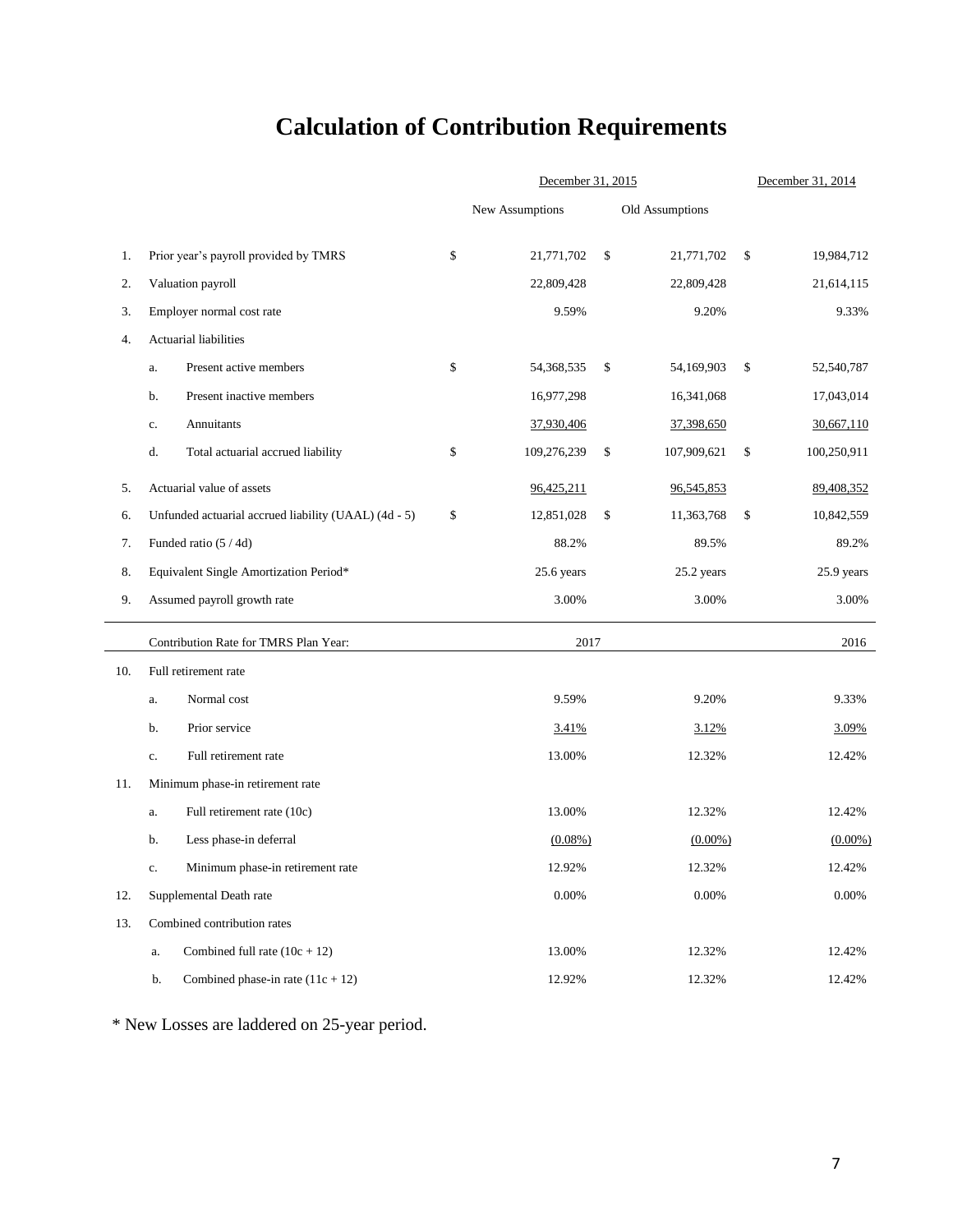## **Summary of Benefit Provisions**

The plan provisions are adopted by the governing body of the City, within the options available in the state statutes governing TMRS. Plan provisions for the City were as follows:

|                                                                                           | Plan Year 2016           | Plan Year 2015           |
|-------------------------------------------------------------------------------------------|--------------------------|--------------------------|
| Employee deposit rate                                                                     | 7%                       | 7%                       |
| Matching ratio (city to employee)                                                         | $2$ to 1                 | $2$ to 1                 |
| Years required for vesting<br><b>Retirement Eligibility</b>                               | 5                        | 5                        |
| (Age /Service)                                                                            | $60/5$ , $0/20$          | $60/5$ , $0/20$          |
| <b>Updated Service Credit</b>                                                             | 100% Repeating Transfers | 100% Repeating Transfers |
| Annuity Increase (to retirees)                                                            | 50% of CPI Repeating     | 50% of CPI Repeating     |
| Supplemental Death Benefit to<br><b>Active Employees</b><br>Supplemental Death Benefit to | N <sub>0</sub>           | N <sub>0</sub>           |
| Retirees                                                                                  | N <sub>0</sub>           | N <sub>0</sub>           |

### **Amortization Bases and Payments**

| Year        |                              | Years     |              |            |
|-------------|------------------------------|-----------|--------------|------------|
| Established | Description                  | Remaining | Base         | Payment    |
| 2013        | 2013 Valuation (Fresh Start) | 25        | \$12,596,303 | \$773,451  |
| 2014        | 2014 Experience              | 25        | (1,684,673)  | (103, 444) |
| 2015        | 2015 Experience              | 30        | 452,138      | 24,937     |
| 2015        | 2015 Actuarial Changes       | 30        | 1,487,260    | 82,027     |
|             | <b>Total</b>                 |           | 12,851,028   | 776,971    |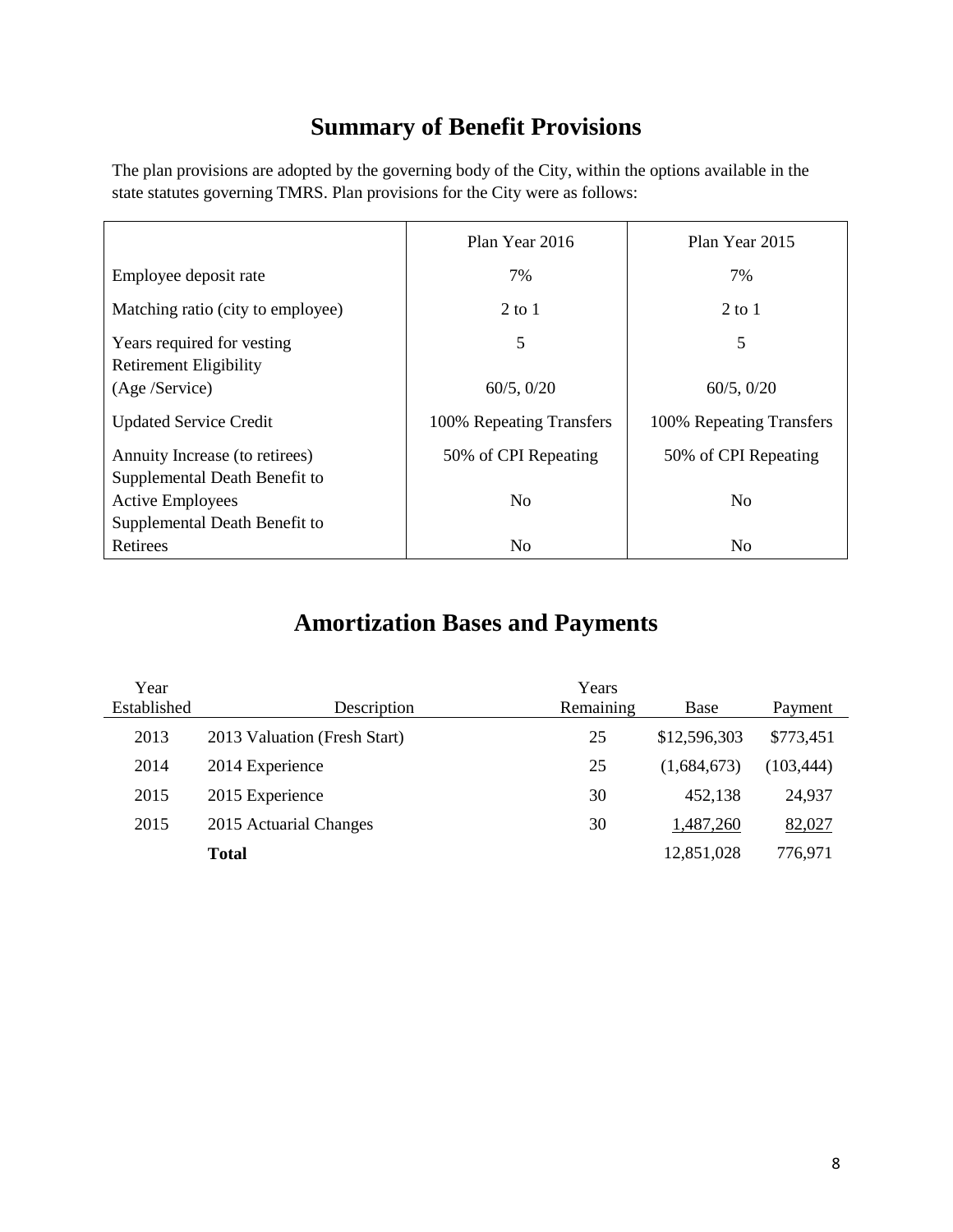|              |              |              | Effective         |     |               |               |              |               |                         |      |                      |          |           |                      |             |
|--------------|--------------|--------------|-------------------|-----|---------------|---------------|--------------|---------------|-------------------------|------|----------------------|----------|-----------|----------------------|-------------|
|              |              |              | Retirement        |     | Employer      |               | Member       |               |                         |      | <b>External Cash</b> |          |           |                      |             |
| Year Ending  |              | Payroll      | Contribution      |     | Contributions | Contributions |              |               | Flow for the<br>Benefit |      |                      | Interest |           |                      | <b>BAF</b>  |
| December 31, |              | for the Year | Rate <sup>a</sup> |     | for the Year  |               | for the Year | Payments      |                         | Year |                      | Credit   |           | Balance <sup>b</sup> |             |
| (1)          |              | (2)          | (3)               |     | (4)           |               | (5)          |               | (6)<br>(7)              |      | (8)                  |          | (9)       |                      |             |
|              |              |              | (4) / (2)         |     |               |               |              |               |                         |      | $(4)+(5)+(6)$        |          |           |                      |             |
| 2013         | $\mathbb{S}$ | 18,851,637   | 14.05%            | \$  | 2,648,659     | \$            | 1,319,615    | \$            | (2,874,735)             | \$   | 1,093,539            | \$       | 7,545,989 | \$                   | 86,396,909  |
| 2014         | $\mathbb{S}$ | 19,984,712   | 13.43%            | \$. | 2,683,946     | $\mathbf S$   | 1,398,930    | <sup>\$</sup> | (2,740,579)             | \$   | 1,342,297            | \$       | 4,909,004 | $\mathbf S$          | 92,648,210  |
| 2015         | \$           | 21,771,702   | 13.06%            | \$  | 2,843,382     | <sup>\$</sup> | 1,524,019    | \$            | (3,192,129)             | \$   | 1,175,272            | \$       | 55,156    | $\mathbf S$          | 93,878,639  |
| 2016         | $\mathbb{S}$ | 22,809,428   | 12.42%            | \$  | 2,832,931     | $\mathbf S$   | 1,596,660    | \$            | (4, 136, 536)           | \$   | 293,055              | \$       | 6,336,808 | $\mathbf S$          | 100,508,502 |
| 2017         | \$           | 23,493,711   | 12.92%            | \$  | 3,035,387     | $\mathbf S$   | 1,644,560    | \$            | (4,405,912)             | \$   | 274,035              | \$       | 6,784,324 | $\mathbf S$          | 107,566,861 |

### **Historical and Projected Accumulation of the BAF Balance**

a. Effective retirement contribution rate is the actual rate determined by dividing the employer contribution received by the payroll paid.

b. BAF Balance may be off a dollar due to rounding.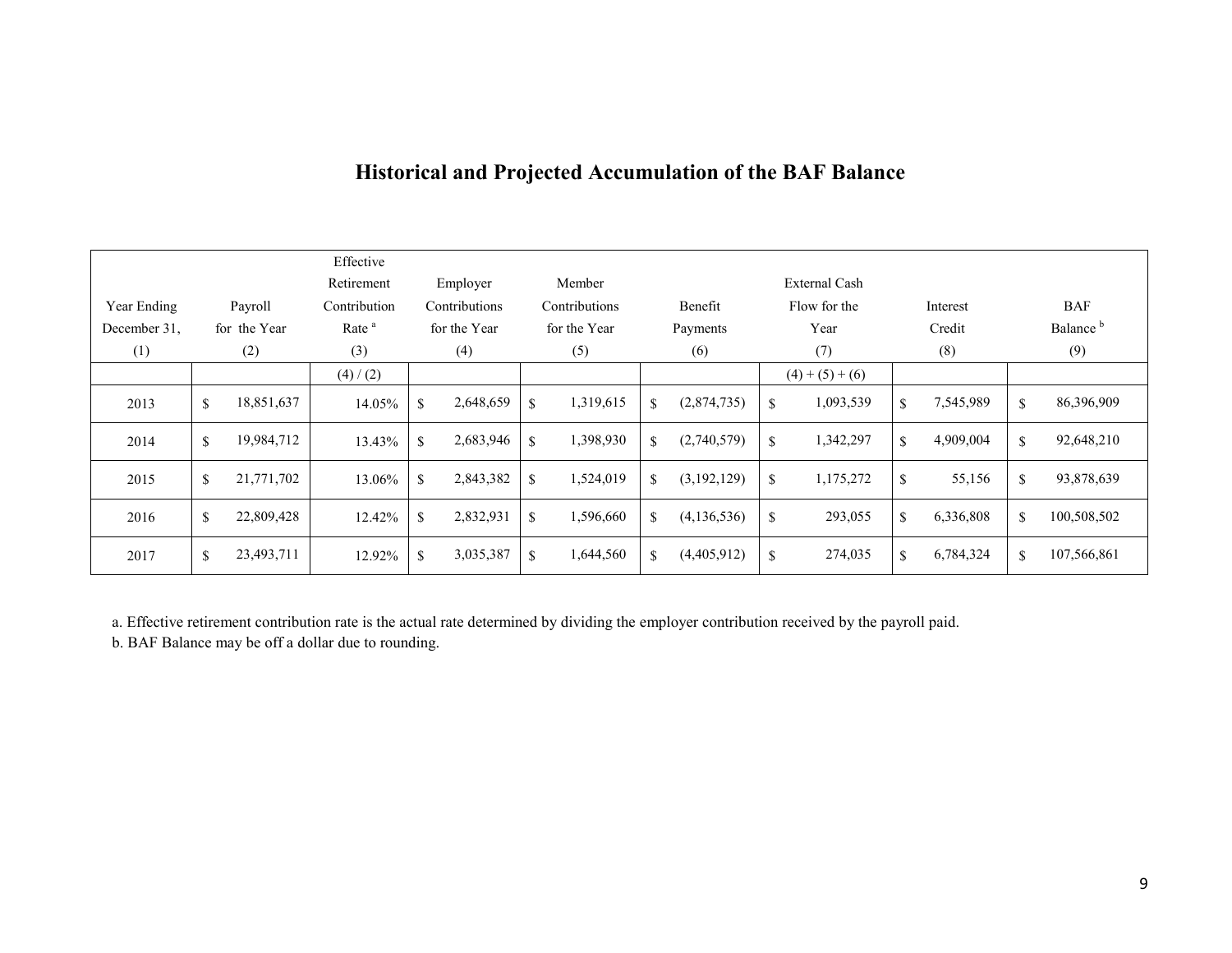### **Reconciliation of Full Retirement Rate from Prior Actuarial Valuation Report**

Actuarial valuations are based on long-term assumptions, and actual results in a specific year can, and almost certainly will, differ as actual experience deviates from the assumptions. The following table provides a detailed breakdown of changes in the retirement portion of your city's contribution rate. This analysis reconciles the change in the retirement portion (ADEC) of your city's contribution rate from 2016 to 2017, but will not reflect any change in the cost of the Supplemental Death Benefit (SDB), if your city currently has this provision. (Any changes in the cost of the SDB are primarily due to the changes in the average age of your city's employee group and/or the number of covered retirees.) Following the table below is a brief description of the common sources for deviation from the expected.

| Change in Full Retirement Rate                     |        |               |       |               |
|----------------------------------------------------|--------|---------------|-------|---------------|
| Full Rate from 12/31/2014 Valuation (PY 2016 Rate) |        |               | 12.42 | $\%$          |
|                                                    |        |               |       |               |
| Benefit changes                                    | 0.00   | $\frac{0}{0}$ |       |               |
| Return on Actuarial Value of Assets                | 0.08   |               |       |               |
| Contribution lag/phase in                          | (0.05) |               |       |               |
| Payroll growth                                     | (0.08) |               |       |               |
| Normal cost                                        | (0.13) |               |       |               |
| Liability growth                                   | 0.08   |               |       |               |
| Subtotal Experience Change                         | (0.10) | $\frac{0}{0}$ |       |               |
| <b>Actuarial Changes</b>                           | 0.68   |               |       |               |
| Total change                                       | 0.58   | $\frac{0}{0}$ |       |               |
| Full Rate from 12/31/2015 Valuation (PY 2017 Rate) |        |               | 13.00 | $\frac{0}{0}$ |

**Benefit Changes** - Shows the increase or decrease in the contribution rate associated with any modifications made to the member city's TMRS plan provisions. This will also include any changes to the amortization period adopted by ordinance.

**Return on Actuarial Value of Assets (AVA)** - Shows the change in the contribution rate associated with the return on the AVA being different than the assumed 7.0%. For the year ending December 31, 2015, the return on an AVA basis was 6.67%. The impact may show as 0.00% due to rounding.

**Contribution Lag/Phase In** - Shows the total increase or decrease in the contribution rate associated with the phase in of contributions and/or any additional contributions above the full rate. The effect of the "Contribution Lag" is also included here and refers to the time delay between the actuarial valuation date and the date the contribution rate becomes effective. For TMRS member cities, the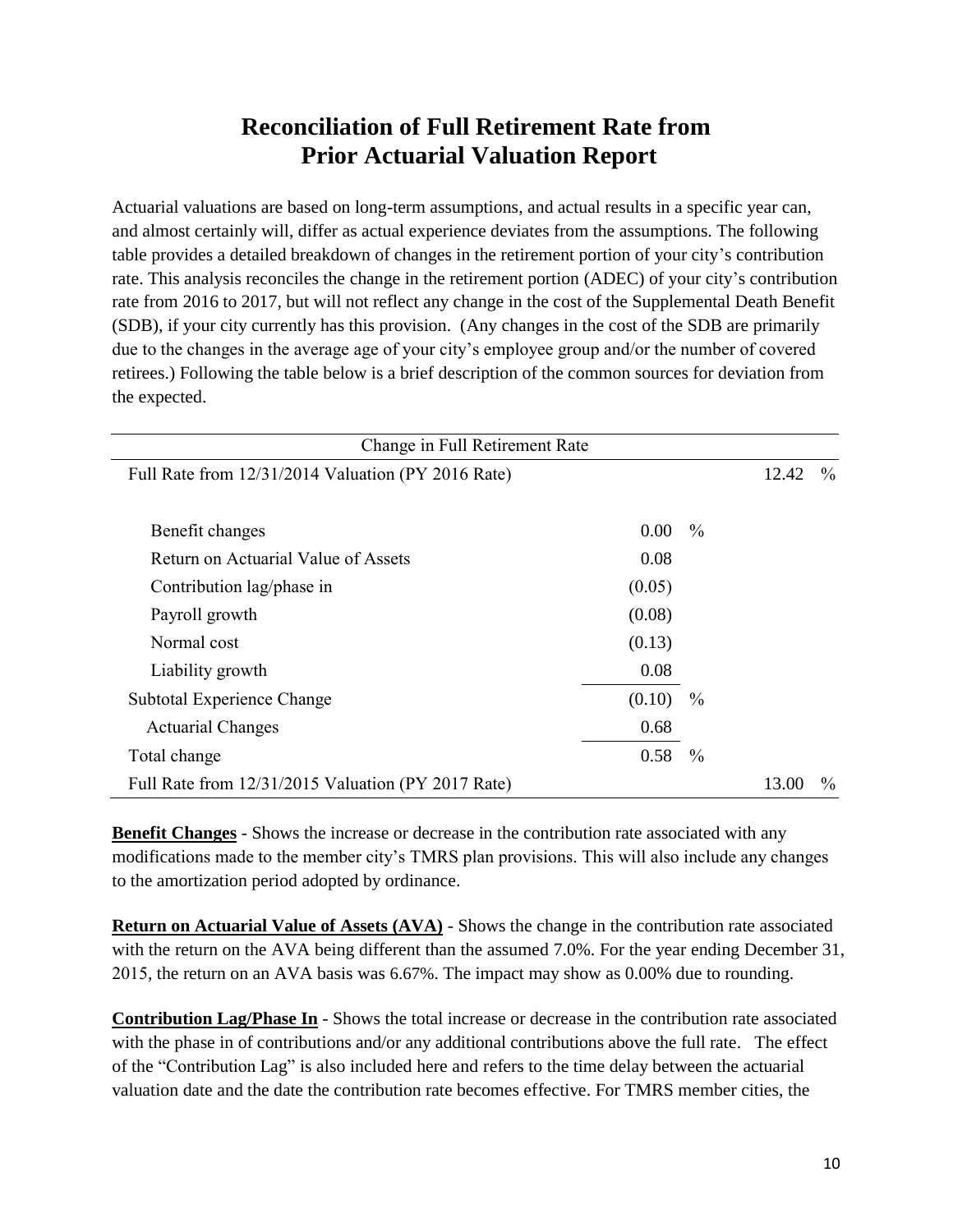"Contribution Lag" is one year (i.e., the Actuarial Valuation as of December 31, 2015 sets the rate effective for Calendar Year 2017). **The impact of the "Contribution Lag" is expected to become immaterial once a city is contributing the Full Rate and the Full Rate stabilizes.**

If a city chooses to contribute the minimum phase-in contribution, the difference between the Full Rate and the Phase-in Rate will be reflected as an actuarial loss in the next valuation's UAAL. This will increase the Full Rate for future valuations.

*Cities should carefully consider whether to pay the minimum Phase-in Rate, the Full Rate, or a rate somewhere in between.* If a city begins to contribute the Full Rate immediately, the actuarial valuation anticipates that the Full Rate will stabilize for the duration of the amortization period. However, if the minimum phase-in contribution schedule is utilized, the ultimate Full Rate would be expected to be higher than the current Full Rate. For more information on the impact of the phase-in, please refer to the "Phase-in Rates" section.

**Payroll Growth** - Shows the increase or decrease in the contribution rate associated with higher or lower than expected growth in the member city's overall payroll. The amortization payments were calculated assuming payroll grows at 3.00% per year. Overall payroll growth in excess of 3.00% will typically cause a decrease in the prior service rate.

**Normal Cost** - Shows the increase or decrease in the contribution rate associated with changes in the average normal cost rate for the individual city's population. The normal cost rate for an employee is the contribution rate which, if applied to a member's compensation throughout their period of anticipated covered service with the municipality, would be sufficient to meet all benefits payable on their behalf. The salary-weighted average of the individual rates is the total normal cost rate.

**Liability Growth** - Shows the increase or decrease in the contribution rate associated with larger or lower than expected growth in the member city's overall plan liabilities. The most significant sources for variance will be individual salary increases compared to the assumption and turnover.

**Actuarial Changes -** Shows the change in the contribution rate associated with the changes in actuarial assumptions based on the results of the 2015 experience study.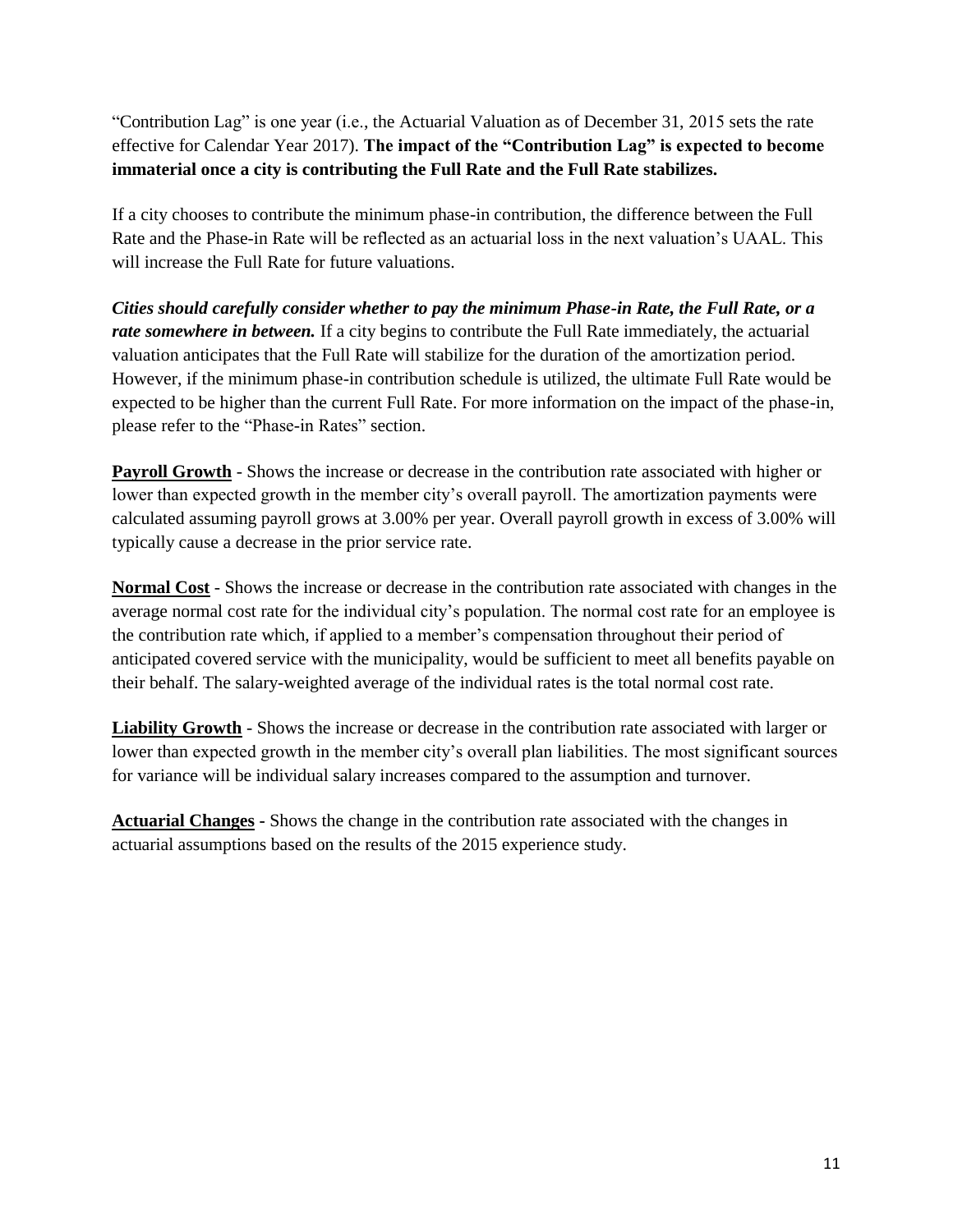### **Phase-in Rates**

### *Phase-in Policy*

After the actuarial changes first reflected in the December 31, 2013 actuarial valuation, any city that experienced a contribution rate increase in excess of 0.5% due to the 2013 actuarial changes was given the option to phase in contributions 0.5% per year until the full retirement rate is reached. Subsequently, at the December 2015 meeting and based on the results of the 2015 experience study, the TMRS Board of Trustees approved a new set of actuarial assumptions to be first reflected in the December 31, 2015 actuarial valuation. At the same time, the Board also approved a phase-in policy to help manage the potential impact of the 2015 actuarial changes on contribution rates. Specifically, any city that experienced a net contribution rate increase in excess of 0.5% due to the 2015 actuarial changes is eligible to phase in 0.5% per year until the full retirement rate is reached. For this purpose, the net contribution rate increase is the contribution rate increase resulting solely from the 2015 change in actuarial assumptions adjusted by the contribution rate decrease attributable to experience gains, if any. See the "Reconciliation of Full Retirement Rate from Prior Actuarial Valuation Report" section for determining your city's net contribution rate increase.

Your city is eligible for a contribution rate phase-in due to one or both of the phase-in options discussed above. Any remaining 2013 phase-in balance will be combined with the 2015 phase-in amount in determining the final phase-in balance.

### *Re-Amortization Option*

Finally, the TMRS Board also approved, in lieu of phase-in, a one-time re-amortization option for those cities with underfunded plans that experienced a net contribution rate increase (defined above) in excess of 0.5% due to the 2015 actuarial changes. These cities have a one-time option to instruct TMRS to aggregate and re-amortize all individual non-ad hoc UAAL bases up to a maximum of 30 years to offset any net contribution rate increases back to the limit of 0.5%. The resulting single period amortization is rounded up to the next integer, not to exceed 30 years, in determining the final contribution rate. A request for this one-time re-amortization option may be made in 2016-2018 and will be applied prospectively for the next calendar year (2017-2019, as applicable). For more details regarding the reamortization option and its availability for your city, please contact Leslee Hardy, TMRS Director of Actuarial Services, at [lhardy@tmrs.com.](mailto:lhardy@tmrs.com)

### **What rate should my city pay?**

Your city must contribute at least the Phase-in Rate and should consider paying more than this amount.

#### **Can my city contribute more than the Phase-in Rate?**

You may contribute at any rate you choose, but you must contribute at least the Phase-in Rate. Your city may choose to pay (1) the Full Rate, (2) a rate between the Phase-in Rate and the Full Rate, or (3) a rate above the Full Rate. The TMRS Act was amended effective January 1, 2008 to allow cities to make additional contributions to TMRS.